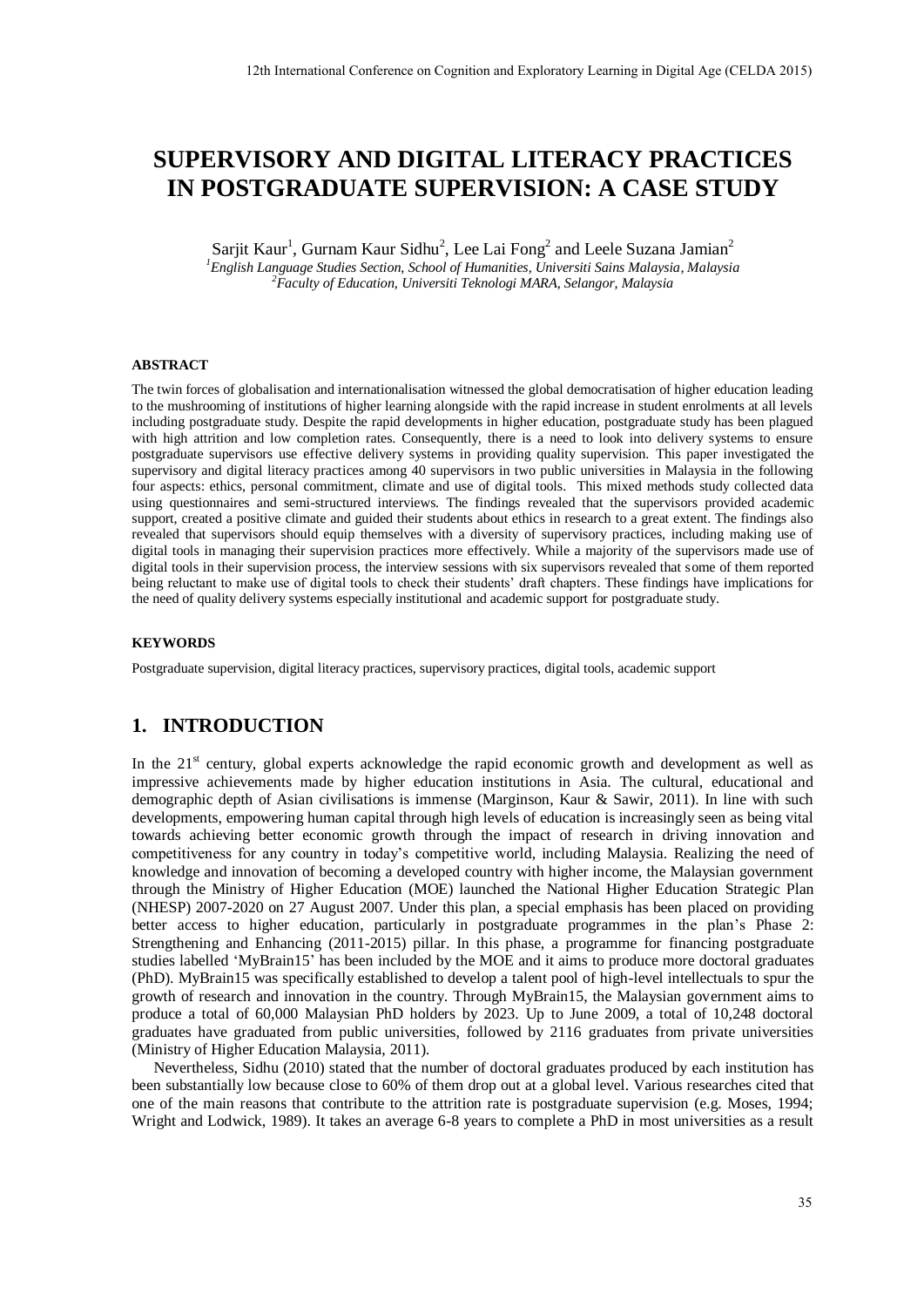of inadequate facilities and resources as well as inadequate guidance from supervisors (Manyika & Szanton 2001). For this reason, best supervisory practices were found to have a great impact on students' success in completing their study and the supervisor became an important mechanism that ensures the students make good progress towards completion (Melissa Ng Abdullah & Evans, 2012). This calls for a need to re-examine the quality of postgraduate supervision in Malaysia. Though there are numerous studies that have looked into postgraduate supervision in the West there is little or scant empirical research on postgraduate supervision in Malaysia. Among the researchers that have explored this issue in Malaysia include Sidhu (2010) who conducted a comparative study that explored the perspectives of Malaysian and the UK supervisees on postgraduate supervision. Another study on postgraduate supervision was conducted by Norhasni Zainal Abidin (2006). However, there is limited research that has explored this issue from the perspectives of supervisors in Malaysia. Therefore, this study aimed to investigate supervisors' perspectives of postgraduate supervision. To be specific, it aimed to look into the supervisors' perspectives on the supervisory and digital literacy practices in postgraduate supervision.

# **2. LITERATURE REVIEW**

In today's interconnected world, other than academic issues postgraduate supervisors are confronted with pertinent issues such as the criteria involved in being considered 'literate' in today's digital age and the requirements involved in cultivating digital literacy for themselves as well as their supervisees. To a great extent, educators need to be aware that the use of digital literacies involves the shift from traditional print-based media to the current information and communication technologies that can be used in learning and teaching contexts (Lankshear & Knobel, 2008). In promoting learner-centred education, supervisors around the globe acknowledge that the focus of instruction has shifted to the learner and they need to make their learners cultivate cognitive and critical thinking abilities as well as research skills in their search for information and play more active and participatory roles in their postgraduate journey. There is a vast array of digital resources integrated as part of our social and work related practices that can cause inability of managing the choice of materials. Digital literacy involves the technical skills which will enable the effective usage of digital gadgets and it comprises executing tasks in digital environments such as constructing knowledge during surfing the web, deciphering user interfaces, searching in databases, creating and sharing content on the web, chatting in chat rooms and communicating in social networks. Kress (2010) demonstrated how even the traditional textbook has undergone significant changes in both appearance and content, becoming increasingly image-centred and moving away from the linear toward a more modular design framework. Similarly, Lotherington and Jenson (2011) advocate the use of digitally mediated communication in today's postmodern world and call upon educators to put in place appropriate assessment practices that respect the varying academic competencies of all members of a learning context. For postgraduate students, living a literate life increasing means they have to learn how to navigate these spaces while managing one's identify and online data and considering complex issues of privacy and representation (Buck, 2012). ISBN: 978-989-8533-43-2 © 2015<br>
SISBN: 978-989-8533-43-2 © 2015<br>
of inadequate facilities and reso<br>
color)). For this reason, best supeompleting their study and the duely<br>
completing their study and the equality of postgra

High quality supervision has been proven as an important element that facilitates students in fulfilling their academic potential (Cryer, 2000; Li & Seale, 2007). In view of that, Norhasni Zainal Abidin (2006) emphasized that best practices in supervision is a combination of factors which include the following: (1) the skill and commitment of supervisors (2) the ability and commitment of the students and (3) the existence of a policy or clear guidelines from institution. Thus, supervisors need to be clear about their roles and responsibilities in order to provide themselves with the necessary requirements and perform at their best during their supervision process. Since the quality of supervisory practices has a significant effect on postgraduate outcomes (Delany, 2009), it has become the interest of universities as well as governments to reliably improve the efficacy of postgraduate supervision. Van de Noort (2010) highlighted that supervisors should give guidance in terms of the planning of the research framework, helping to select relevant literature review and sources, conceptualizing research design and research methods as well as instrumental techniques, research data management and others. For example, some advice which should be given to students includes asking them to read books and journal articles, either in print or online form, that are related to the area of their investigation (Holdway et al., 1995). Additionally, during the period of writing-up of the thesis, supervisors are expected to keep in contact with students and respond to reasonable requests for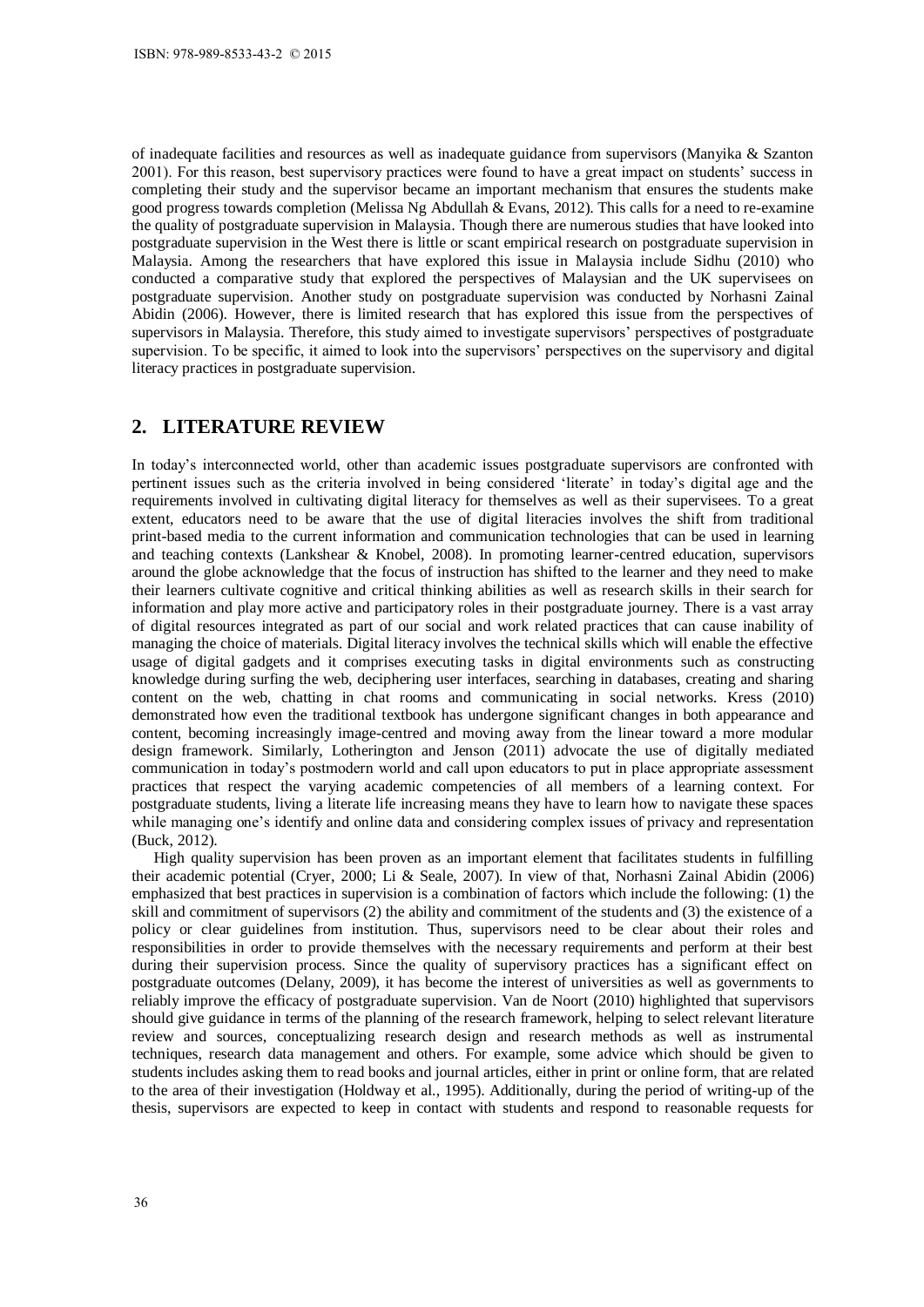assistance (Abdulfattah Yaghi, 2006) and at the same time provide guidance on the writing and preparation of the thesis. This also includes commenting on at least one draft of the student's thesis. Besides that, supervisors also need to respond through the drafts of students writing by giving constructive criticism of the draft chapter by chapter until the completion of the study.

In addition, an effective supervisor must be competent, possess a solid research background and must be able to lead their students. Zhao (2003) highlighted that the main criteria in effective supervision is supervisory competence and emphasized that supervisors must be experts and be familiar with the students' area of investigation. Spear (2000) claimed that postgraduate students should be able to be responsible for their studies as taking responsibility helps students to take charge of their postgraduate study. Hence, supervisors should treat the students as independent researchers who take initiative in proposing and executing research. McQueeney (1996) asserts that supervisors do not need to exercise too much control on their students' progress as this can threaten the originality of the PhD and the autonomy of the novice researcher while too little control can delay and even lead to total failure. Thus, most of these researchers advocate the view that supervisors need to change their supervisory practices appropriately every time students move to another stage of academic writing.

# **3. METHOD**

This study employed a descriptive research design with a mixed methods approach which involved both quantitative and qualitative data collection. The quantitative data were gathered from questionnaires while the qualitative data were obtained from interviews with the supervisors. A total of 40 postgraduate supervisors from two public universities in Malaysia (from three selected faculties comprising Education, Social Sciences and Science) responded to the questionnaires. These supervisors are referred to as Sample group A of the population. To maintain the respondents' confidentiality, these respondents were coded as R1 to R40. Sample group B of the study comprised six respondents (three from each university) who volunteered to take part in the interview sessions. Convenient sampling was used for the interview sessions. The supervisors were encouraged to give their honest views, opinions, comments, suggestions and recommendations on postgraduate supervision based on their experience as postgraduate supervisors. Keeping in line with research ethics, these supervisors were given pseudonyms such as S1-S6.The questionnaire used in this study was adapted from a study conducted by Sidhu, Chan and Farhana Wan Yunus (2012). Apart from that, the researchers also adapted some items from the questionnaire developed by the AKEPT Centre for Teaching and Learning in Selangor, Malaysia. The questionnaire developed in this study was referred to as the Postgraduate Supervision Questionnaire (PGSQ hereafter). The PGSQ was divided into two sections. Part A examined the demographic profile of the respondents while Part B comprised 19 items regarding the supervisory and digital literacy practices of the supervisors. The ratings that were used ranged from 1 to 5 on a Likert scale (with the starting point of "1- To a very little extent" and the end point of "5- To a very great extent"). Table 1 below shows the four aspects in supervisory practices that were explored in this study. The reliability of respondents' responses to the questionnaire was tested using the Cronbach's coefficient alpha which was .895 ( $\alpha$ =.895) indicating it was reliable (Cohen, Manion & Morrison, 2011).

| Table 1. Distribution of survey items in Part B |  |  |  |  |
|-------------------------------------------------|--|--|--|--|
|-------------------------------------------------|--|--|--|--|

| Aspects              | Number of Items |
|----------------------|-----------------|
| Ethics               |                 |
| Personal commitments | n               |
| Positive climate     |                 |
| Use of digital tools | n               |
| Total                | 1 Q             |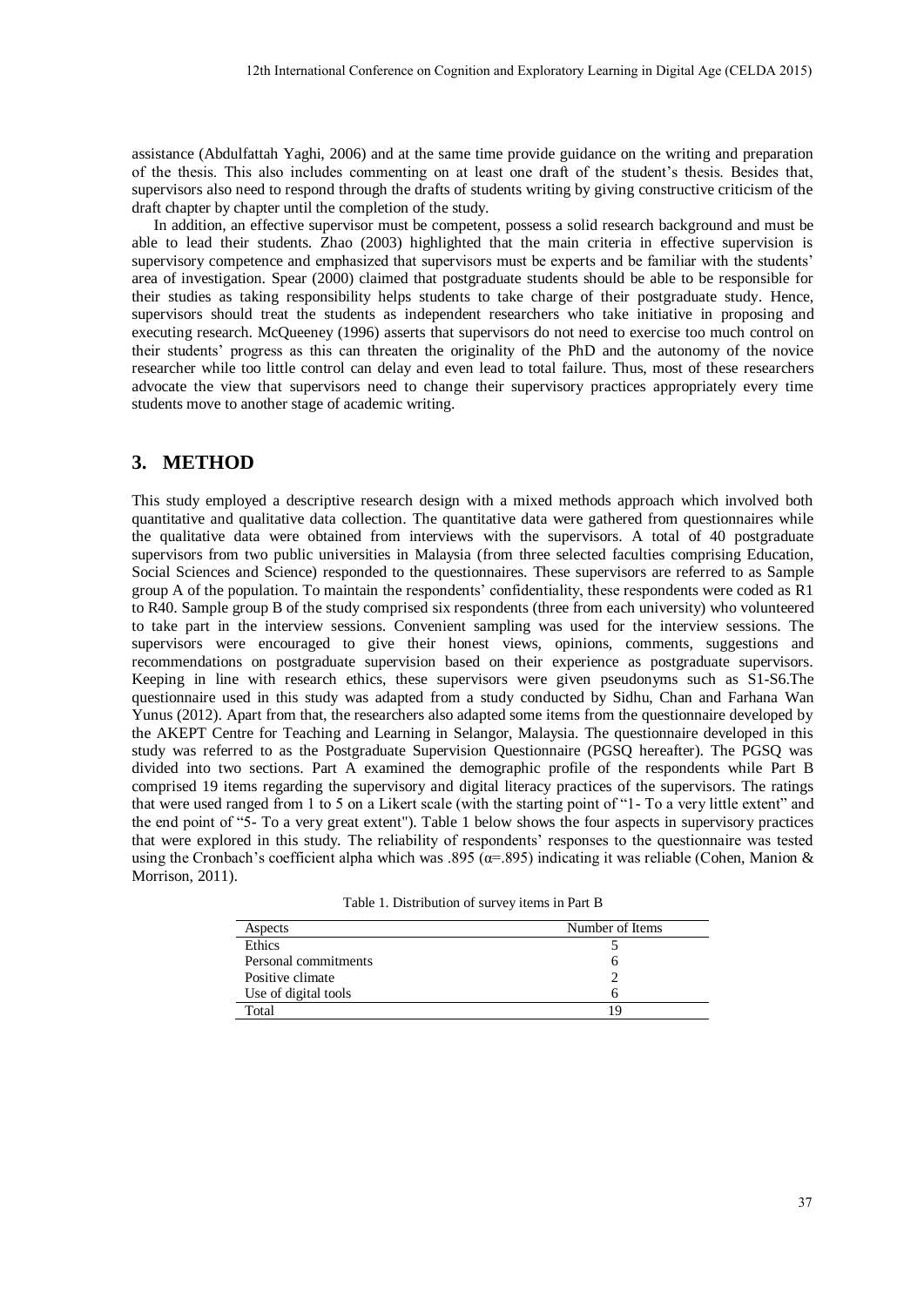# **4. RESULTS**

## **4.1 Supervisory and Digital Literacy Practices**

## **4.1.1 Supervisory Practices Based on Ethics**

| ISBN: 978-989-8533-43-2 © 2015                                                                                                                                                                                                                                                                                                                                                                                                                                                                                                                                                                                                                                                                                                                                                                                                                                                                                                                                                                                                                                                                                                                                                                                                                                                                                                                                                                                                                                                                                                                                                                                                                                                                                                                                                                                                                                                                                                                                                                                                                                                                |              |              |
|-----------------------------------------------------------------------------------------------------------------------------------------------------------------------------------------------------------------------------------------------------------------------------------------------------------------------------------------------------------------------------------------------------------------------------------------------------------------------------------------------------------------------------------------------------------------------------------------------------------------------------------------------------------------------------------------------------------------------------------------------------------------------------------------------------------------------------------------------------------------------------------------------------------------------------------------------------------------------------------------------------------------------------------------------------------------------------------------------------------------------------------------------------------------------------------------------------------------------------------------------------------------------------------------------------------------------------------------------------------------------------------------------------------------------------------------------------------------------------------------------------------------------------------------------------------------------------------------------------------------------------------------------------------------------------------------------------------------------------------------------------------------------------------------------------------------------------------------------------------------------------------------------------------------------------------------------------------------------------------------------------------------------------------------------------------------------------------------------|--------------|--------------|
|                                                                                                                                                                                                                                                                                                                                                                                                                                                                                                                                                                                                                                                                                                                                                                                                                                                                                                                                                                                                                                                                                                                                                                                                                                                                                                                                                                                                                                                                                                                                                                                                                                                                                                                                                                                                                                                                                                                                                                                                                                                                                               |              |              |
| 4. RESULTS                                                                                                                                                                                                                                                                                                                                                                                                                                                                                                                                                                                                                                                                                                                                                                                                                                                                                                                                                                                                                                                                                                                                                                                                                                                                                                                                                                                                                                                                                                                                                                                                                                                                                                                                                                                                                                                                                                                                                                                                                                                                                    |              |              |
| A total of 40 supervisors responded to the questionnaire in this study. Most of the respondents were female<br>supervisors (62.5%) and the remaining were males (37.5%). In terms of their academic qualifications, a<br>majority of them were PhD holders (67.5%) while the others possessed a Master Degree (32.5%).                                                                                                                                                                                                                                                                                                                                                                                                                                                                                                                                                                                                                                                                                                                                                                                                                                                                                                                                                                                                                                                                                                                                                                                                                                                                                                                                                                                                                                                                                                                                                                                                                                                                                                                                                                        |              |              |
| 4.1 Supervisory and Digital Literacy Practices                                                                                                                                                                                                                                                                                                                                                                                                                                                                                                                                                                                                                                                                                                                                                                                                                                                                                                                                                                                                                                                                                                                                                                                                                                                                                                                                                                                                                                                                                                                                                                                                                                                                                                                                                                                                                                                                                                                                                                                                                                                |              |              |
| This study investigated supervisors' perceptions of their supervisory and digital literacy practices in<br>postgraduate supervision. The scope of practices encompassed the following four aspects: (1) ethics, (2)<br>personal commitments, (3) climate and (4) use of digital tools.                                                                                                                                                                                                                                                                                                                                                                                                                                                                                                                                                                                                                                                                                                                                                                                                                                                                                                                                                                                                                                                                                                                                                                                                                                                                                                                                                                                                                                                                                                                                                                                                                                                                                                                                                                                                        |              |              |
| <b>4.1.1 Supervisory Practices Based on Ethics</b>                                                                                                                                                                                                                                                                                                                                                                                                                                                                                                                                                                                                                                                                                                                                                                                                                                                                                                                                                                                                                                                                                                                                                                                                                                                                                                                                                                                                                                                                                                                                                                                                                                                                                                                                                                                                                                                                                                                                                                                                                                            |              |              |
| Table 2 shows the findings of supervisors' perceptions of their supervisory practices with regards to ethics. In<br>general, it can be deduced that a majority of the supervisors demonstrated 'to a great extent' their supervisory<br>practices during the supervision process $(M=4.18, SD=.594)$ .                                                                                                                                                                                                                                                                                                                                                                                                                                                                                                                                                                                                                                                                                                                                                                                                                                                                                                                                                                                                                                                                                                                                                                                                                                                                                                                                                                                                                                                                                                                                                                                                                                                                                                                                                                                        |              |              |
| Table 2. Supervisors' Perceptions with regards to Ethics $(n=40)$                                                                                                                                                                                                                                                                                                                                                                                                                                                                                                                                                                                                                                                                                                                                                                                                                                                                                                                                                                                                                                                                                                                                                                                                                                                                                                                                                                                                                                                                                                                                                                                                                                                                                                                                                                                                                                                                                                                                                                                                                             |              |              |
| Ethics<br>Make students aware of issues in plagiarism                                                                                                                                                                                                                                                                                                                                                                                                                                                                                                                                                                                                                                                                                                                                                                                                                                                                                                                                                                                                                                                                                                                                                                                                                                                                                                                                                                                                                                                                                                                                                                                                                                                                                                                                                                                                                                                                                                                                                                                                                                         | Mean<br>4.30 | SD           |
| Ensure students adhere to ethical data collection and data analysis procedures                                                                                                                                                                                                                                                                                                                                                                                                                                                                                                                                                                                                                                                                                                                                                                                                                                                                                                                                                                                                                                                                                                                                                                                                                                                                                                                                                                                                                                                                                                                                                                                                                                                                                                                                                                                                                                                                                                                                                                                                                | 4.30         | .687<br>.608 |
| Clear about your roles and responsibilities as a supervisor in supervision                                                                                                                                                                                                                                                                                                                                                                                                                                                                                                                                                                                                                                                                                                                                                                                                                                                                                                                                                                                                                                                                                                                                                                                                                                                                                                                                                                                                                                                                                                                                                                                                                                                                                                                                                                                                                                                                                                                                                                                                                    | 4.25         | .670         |
| Ensure students are aware of the ethical codes for postgraduate study                                                                                                                                                                                                                                                                                                                                                                                                                                                                                                                                                                                                                                                                                                                                                                                                                                                                                                                                                                                                                                                                                                                                                                                                                                                                                                                                                                                                                                                                                                                                                                                                                                                                                                                                                                                                                                                                                                                                                                                                                         | 3.92         | .764         |
| Read the institution's Supervisory Guidelines /Code of Practices for Supervision                                                                                                                                                                                                                                                                                                                                                                                                                                                                                                                                                                                                                                                                                                                                                                                                                                                                                                                                                                                                                                                                                                                                                                                                                                                                                                                                                                                                                                                                                                                                                                                                                                                                                                                                                                                                                                                                                                                                                                                                              | 3.70         | .823         |
| Overall                                                                                                                                                                                                                                                                                                                                                                                                                                                                                                                                                                                                                                                                                                                                                                                                                                                                                                                                                                                                                                                                                                                                                                                                                                                                                                                                                                                                                                                                                                                                                                                                                                                                                                                                                                                                                                                                                                                                                                                                                                                                                       | 4.18         | .594         |
| SD: Standard Deviation<br>From the results shown in Table 2, it was found that a majority of the supervisors demonstrated that they<br>went to a great length to make their students aware of issues in plagiarism ( $M=4.30$ , $SD = .687$ ). Besides that,<br>they also demonstrated (to a great extent) that they made sure their students adhered to ethical data collection<br>and data analysis procedures ( $M=4.30$ , $SD = .608$ ) and it can be deduced that they were clear about their<br>roles and responsibilities as a supervisor during the supervision process $(M=4.25, SD=.670)$ . On the other<br>hand, supervisors 'almost agree' that they ensure their students are made aware of the ethical codes for<br>postgraduate study (M=3.92, SD=.823) and assist their students to read the institution's Supervisory<br>Guidelines /Code of Practices for supervision $(M=3.70, SD=.823)$ .<br>Based on the interview findings, all six supervisors claimed that they demonstrated 'to a great extent' that<br>they made sure their students adhered to research ethics. Female supervisor S2 pointed out that she warned<br>her students from the first meetings with regards to the issue of ethics in research:<br>"During my first meeting with my students I will make sure that he or she reads the<br>institution's Supervisory Guidelines / Code of Practices for Supervision"<br>Likewise, male supervisor S1 also further stated that<br>"I always ask for their soft copy to be checked for originality before checking students work<br>further; in this way, I feel that my students will follow ethical procedures when doing their<br>study"<br>4.1.2 Supervisory Practices Based on Personal Commitments<br>Table 3 presents the findings of supervisors' perceptions of their supervisory practices with regards to<br>personal commitments. The results show that a majority of the supervisors demonstrated 'to a great extent'<br>that their supervisory practices greatly assisted their students during the supervision process (M=4.30,<br>SD=.648). |              |              |
|                                                                                                                                                                                                                                                                                                                                                                                                                                                                                                                                                                                                                                                                                                                                                                                                                                                                                                                                                                                                                                                                                                                                                                                                                                                                                                                                                                                                                                                                                                                                                                                                                                                                                                                                                                                                                                                                                                                                                                                                                                                                                               |              |              |
| 38                                                                                                                                                                                                                                                                                                                                                                                                                                                                                                                                                                                                                                                                                                                                                                                                                                                                                                                                                                                                                                                                                                                                                                                                                                                                                                                                                                                                                                                                                                                                                                                                                                                                                                                                                                                                                                                                                                                                                                                                                                                                                            |              |              |

Table 2. Supervisors' Perceptions with regards to Ethics (n=40)

## **4.1.2 Supervisory Practices Based on Personal Commitments**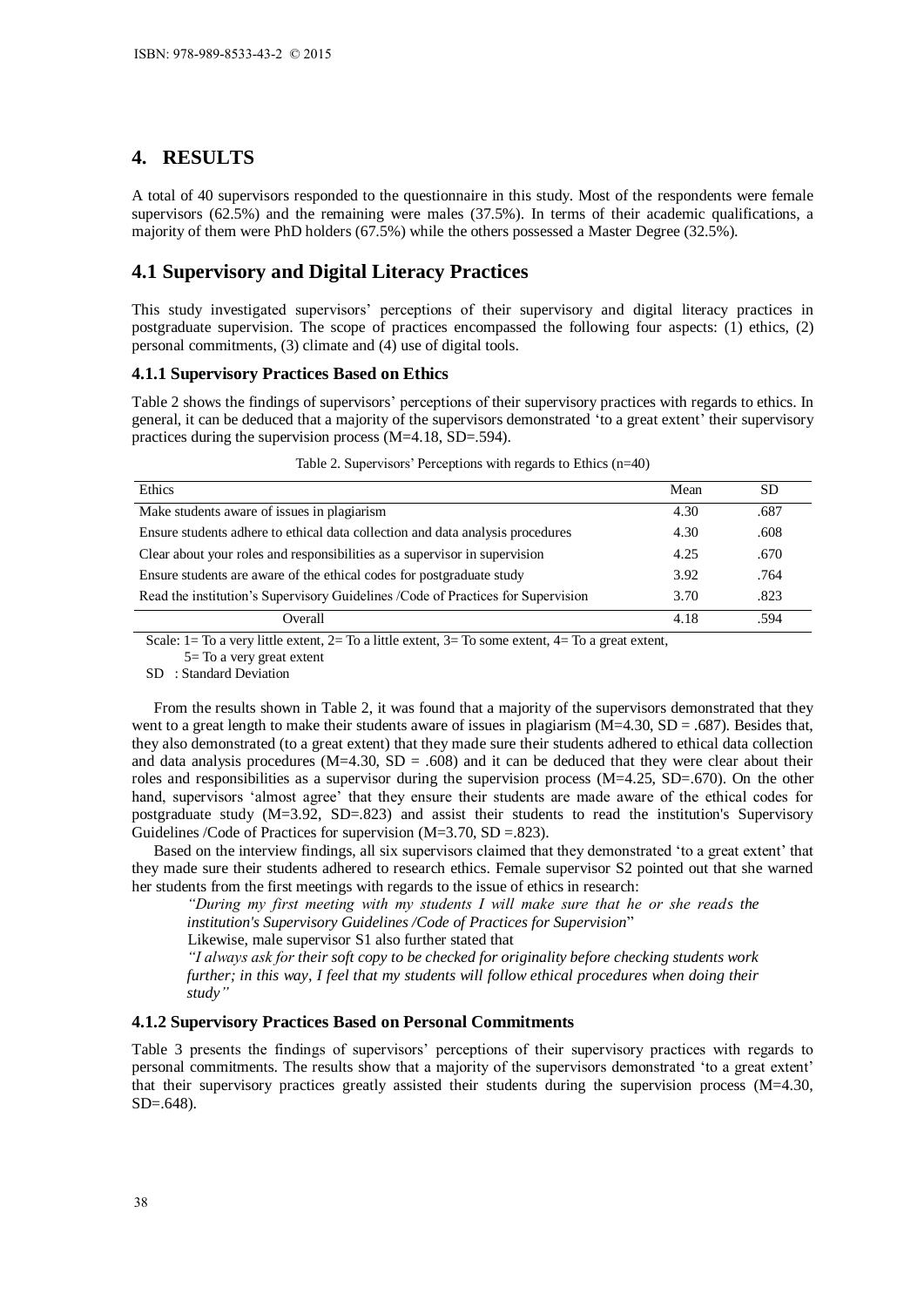| <b>Personal Commitments</b>                                                       | Mean | SD    |
|-----------------------------------------------------------------------------------|------|-------|
| Ensure students produce high quality work                                         | 4.50 | .555  |
| Read and edit given drafts before consultations                                   | 4.35 | .770  |
| Ensure students possess adequate research skills                                  | 4.35 | .622  |
| Ensure students' plans are divided into clear steps which lead towards completion | 4.27 | .716  |
| Provide prompt high quality constructive feedback                                 | 4.13 | .723  |
| Ensure students know how to publish and where to publish                          | 3.80 | 1.067 |
| Overall                                                                           | 4.30 | .648  |

Table 3. Supervisors' Perceptions with regards to Personal Commitments (n= 40)

Scale:  $1=$  To a very little extent,  $2=$  To a little extent,  $3=$  To some extent,  $4=$  To a great extent,

5= To a very great extent

SD : Standard Deviation

As seen from Table 3, a majority of the supervisors demonstrated 'to a very great extent' the need to ensure that their students produce high quality of work (M=4.50, SD=.555). Besides that, they also demonstrated 'to a great extent' the need to read and edit students' drafts before consultations (M=4.35, SD=.770) as well as ensure their students possess adequate research skills (M=4.35, SD=.622). Furthermore, the supervisors also agreed that they have to ensure their students' plans are divided into clear steps which lead towards completion of their study  $(M=4.27, SD=.716)$  and they also provided prompt high quality constructive feedback during the supervision process  $(M=4.25, SD=.670)$ . On the other hand, the supervisors chose the option 'to some extent' in relation to the need to make sure their students know how to publish and where to publish  $(M=3.80, SD=1.067)$ .

From the quantitative data, it can be deduced that 90% of the supervisors highlighted the importance of providing constructive feedback (both verbal and written feedback and on-the-spot feedback) in order to enhance the quality of their supervision. These findings were collaborated with data from the interview sessions in which the female supervisor S3 stressed,

"*In order to make sure my students produce a good study I usually help them select what kind of journal they need to find or help them in googling the article. I read the same article too so that I can help my students better. Then I will assist them pick up the main point and link the point with another relevant article. I will do it first and show it to my student so that they will have the right idea. Later, I will let them do the critical reading and try to connect the contents of several articles. I also give them feedback and tell them what they need to improve*."

## **4.1.3 Supervisory Practices Based on Positive Climate**

With regards to positive climate, Table 4 displays the findings of supervisors' perceptions of their supervisory practices. In general, most of the supervisors demonstrated 'to some extent' that their supervisory practices helped to create positive climate (M=3.85, SD=.700).

| Positive Climate                                                                                         | Mean | SD   |  |
|----------------------------------------------------------------------------------------------------------|------|------|--|
| Possess good communication skills                                                                        | 4.12 | .791 |  |
| Ensure students engage with academic research communities                                                | 3.38 | .979 |  |
| Overall:                                                                                                 | 3.85 | .700 |  |
| Caster 1 The correctivity criticity O. The collection of O. The correct critical of The correct critical |      |      |  |

Table 4. Supervisors' Perceptions with regards to Positive Climate (n= 40)

Scale: 1 = To a very little extent, 2 = To a little extent, 3 = To some extent, 4 = To a great extent, 5= To a very great extent

SD : Standard Deviation

The findings indicate that a majority of the supervisors possessed good communication skills (M=4.12, SD=.791) in creating a positive climate with their students. On the other hand, the supervisors demonstrated 'to some extent' the need to ensure that their students engage with academic research communities (M=3.38, SD=.979).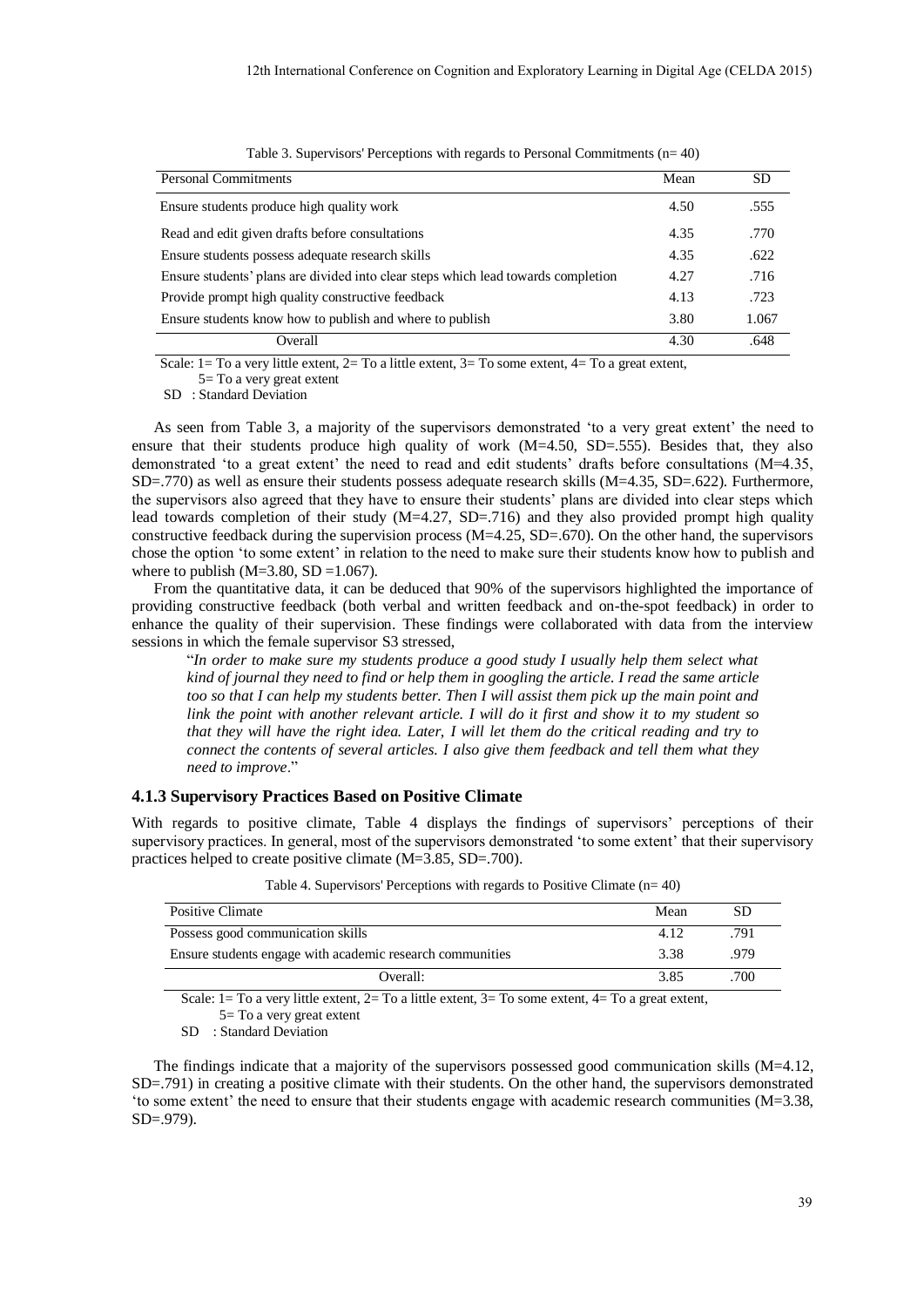## **4.1.4 Supervisory Practices Based on the Use of Digital Tools**

The following section presents the supervisors' perceptions of their supervisory practices based on the use of digital tools. The level of the supervisors' perceptions of their use of digital tools looked into aspects such as their access to digital tools, use of search engines and use of data analysis tools. The study also explored supervisors' use of digital tools to communicate with students with regards to checking and providing feedback to student drafts online and engaging with students for online discussions/supervision. From the quantitative findings presented in Table 5 below, it can be seen that supervisors reported that they had good access to online services (M=4.28, SD=.887) and frequently used emails (M=4.45, SD=.632) to communicate with their supervisees. The findings show that many supervisors also frequently make use of search engines (M=4.26, SD=.808) to look for information related to their students' research areas. However, the use of data analysis tools in the supervisory process is a less common practice among supervisors  $(M=3.97, SD=067)$ . In addition, the supervisors engaged less frequently in checking and providing feedback to student drafts online (M=3.23, SD=.597) and engaged to a lesser extent with their supervisees for online discussions (M=2.98,  $SD = .876$ ). ISBN: 978-989-8533-43-2 © 2015<br>
ISBN: 978-989-8533-43-2 © 2015<br>
The following section presents to<br>
digital tools, The level of the sup-<br>
digital tools, The level of the sup-<br>
supervisors' use of digital tools, use<br>
superv

| Table 5. Supervisors' Perceptions Based on the Use of Digital Tools (n=40) |  |  |
|----------------------------------------------------------------------------|--|--|
|                                                                            |  |  |

| Ethics                                                      | Mean | <b>SD</b> |
|-------------------------------------------------------------|------|-----------|
| Access to online services                                   | 4.28 | .887      |
| Use of search engines                                       | 4.26 | .808      |
| Use of data analysis tools                                  | 3.97 | .067      |
| Email communication with students                           | 4.45 | .632      |
| Checking & providing feedback to student drafts online      | 3.23 | .597      |
| Engaging with students for online discussions / supervision | 2.98 | .876      |
| Overall                                                     | 4.18 | .594      |

Scale:  $1=$  To a very little extent,  $2=$  To a little extent,  $3=$  To some extent,  $4=$  To a great extent,

5= To a very great extent

SD : Standard Deviation

The extent of the use of digital tools in supervising postgraduate students was further investigated in the interviews with the six postgraduate supervisors. The supervisors stated that they used their institution's available online reporting system to record and track their supervisees' performance each semester. Only two of the supervisors expressed the view that they made use of digital tools to provide feedback to their supervisees on a regular basis. According to male supervisor S1,

*"I use technology for functional purposes, that is to access networked sources, media and digital gadgets for my own purposes and I encourage my supervisees to do the same. Similarly I ensure that my students are at ease with using a range of search engines, online services and data analysis tools as well as powerpoint and other types of digital tools. This is important for all of us in the academic community. I admit I don't engage much in online forum discussions with my supervisees, mainly due to time constraints"*

One female supervisor (S5) had this to say,

*"I acknowledge that using technology can help me supervise better. But I feel more at ease with working on hard copies of my students' draft chapters instead of working on their softcopy version. I can proofread and correct their work faster in print form. Generally, I don't make use of digital tools in my supervision process; I email my students mainly for setting appointments but prefer to provide feedback orally or on their hardcopies"*

Female supervisor S2 expressed the following view:

*"As a supervisor, I believe I possess functional knowledge of digital tools. To be honest, I'm still learning how to use the 'Review' tool in Microsoft Word….because I'm over 50, it's taking me longer to get used to editing students' work digitally. But I am familiar with using search engines to look for new information and I read a lot of articles online and I encourage my supervisees to do that as well…also to locate Phd theses index etc."*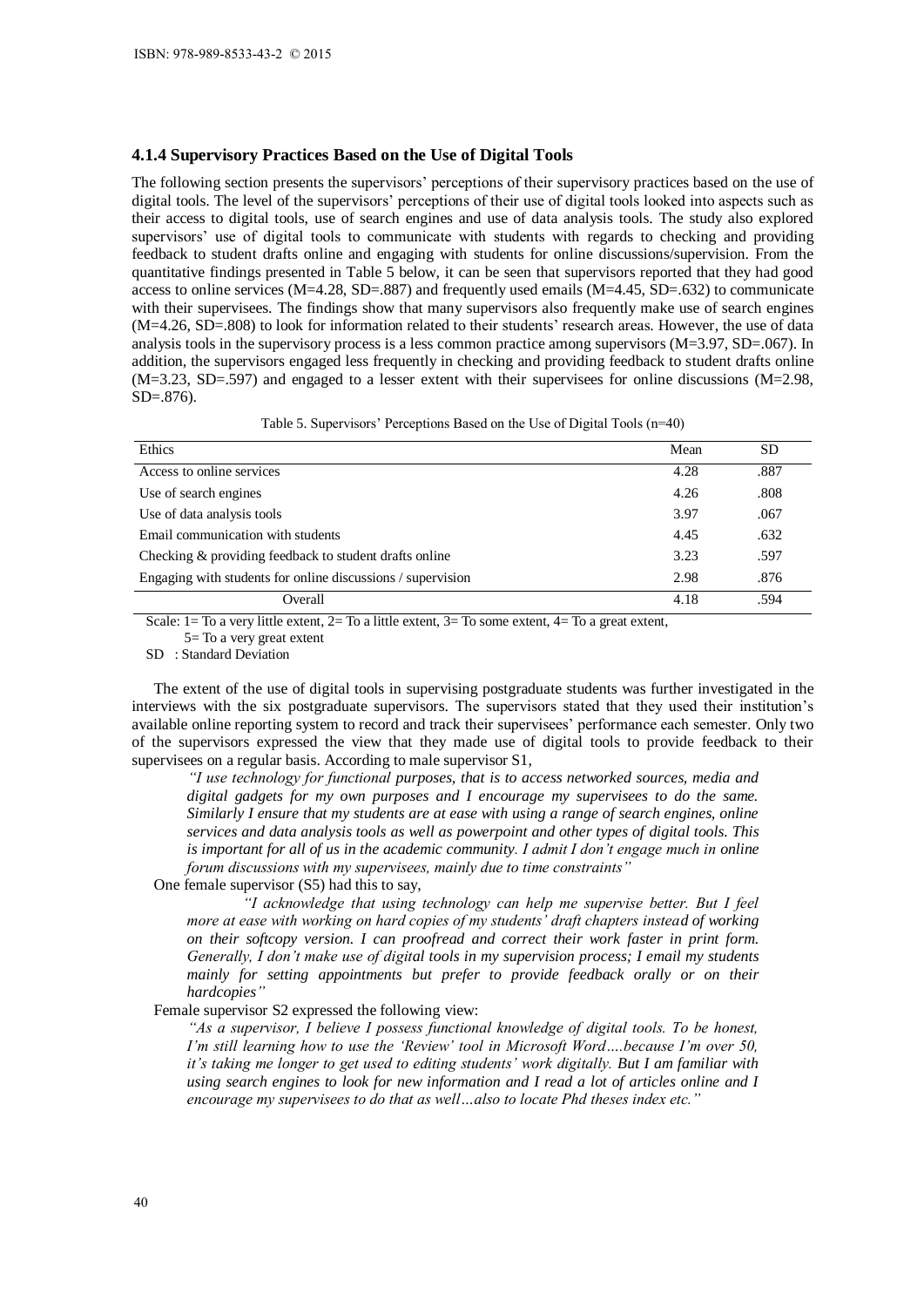# **5. DISCUSSION AND CONCLUSION**

The findings of this study indicate clearly that supervisors should equip themselves with a diversity of supervisory practices, including making use of digital tools in managing their supervision practices. The results of the study indicate that some supervisors are reluctant to make use of digital tools to check their students' draft chapters. The supervisors demonstrated their supervisory and digital literacy practices to a great extent and provided good support to their students. This implies that supervisors were clear about providing guidance to their students during the different stages of supervision. There were four aspects explored in supervisory practices namely ethics, personal commitment, positive climate and use of digital tools. In the aspect of ethics, supervisors reported that they tried to make their students aware about plagiarism and they took steps to ensure that their students adhered to ethical data collection and data analysis. Supervisors also took measures to ensure that their students are aware of relevant regulations and legal issues, not only limited to plagiarism but also in terms of copyright, data protection, health and safety and any other ethical issues that might arise in research. McQueeney (1996) supports the claim that supervisors also have to make sure that their students understand university policies in preparing academic project reports.

With regards to personal commitments, supervisors always ensure that their students produce high quality work by giving feedback and discussing plan of study with their students as well as giving academic advice during the supervision process. Supervisors also act as evaluators, monitors and gatekeepers (Holdaway et al., 1995). Supervisors have legal responsibility and ethics to monitor the quality of care that is being delivered to their students. In order to assure quality of care and enhance the professional functioning of the students, the supervisor constantly monitors and provides feedback regarding their students' performance (Spear, 2000). In addition, supervisors also reported that they maintained good communication skills with their students with regards to building a positive climate. Moses (1994) and Zhao (2003) emphasized that good supervisors necessarily led to trust and respect based on academic standards by possessing counseling skills. Based on gender, male and female supervisors have significant differences regarding their supervisory practices in the personal commitment aspect.

In terms of the supervisors' digital literacy practices, the quantitative findings indicated that there was no significant difference between male and female supervisors, indicating that the supervisors were comfortable in utilizing technology to enhance their supervisory practices. The interview data further indicated that male supervisors appear to encourage their supervisees to make use of a range of digital tools in searching for relevant information for their research topics in comparison to female supervisors. While there are hurdles in using digital tools in postgraduate supervision, the findings of the study indicate that supervisors do make use of such tools 'to a great extent' and acknowledge that institutional infrastructure can be further improved to support the use of such technologies on a wider scale.

## **REFERENCES**

- Abdulfattah Yaghi, 2006. *Training Transfer in Human Resources Management: A Field Study on Supervisors*. Department of Political Science, Mississippi State University.
- Buck, A. 2012. Examining Digital Literacy Practices on Social Network Sites. *Research in the Teaching of English,* Vol 47, No. 1, pp 9-38.
- Cohen, L., Manion, L. & Morrision, K. (2011). *Research Methods in Education*, 7<sup>th</sup> edition. Routledge, London.

Cryer, P. (2000). *The Research Student's Guide to Success*. Open University Press, Buckingham.

Delany, D. (2009). *A Review of the literature on effective PhD Supervision*. Center for Academic Practice and Student Learning, Trinity College.

Holdway, E. et al, 1995. Supervision of graduate students. *The Canadian Journal of Higher Education,* Vol XXV, No. 3, pp 1-29.

Kress, G. ,2010. *Multimodality: A Socio Semiotic Approach to Contemporary Communication*. Routledge, London.

Lankshear, C. & Knobel, M. (Eds.), 2008. *Digital Literacies: Concept, Policies and Practices.* Peter Lang, London.

Li, S. & Seale, C., 2007. Managing Criticism in Phd Supervision: A Qualitative Case Study. *Studies in Higher Education,*  Vol 32, No. 4, pp 511-526.